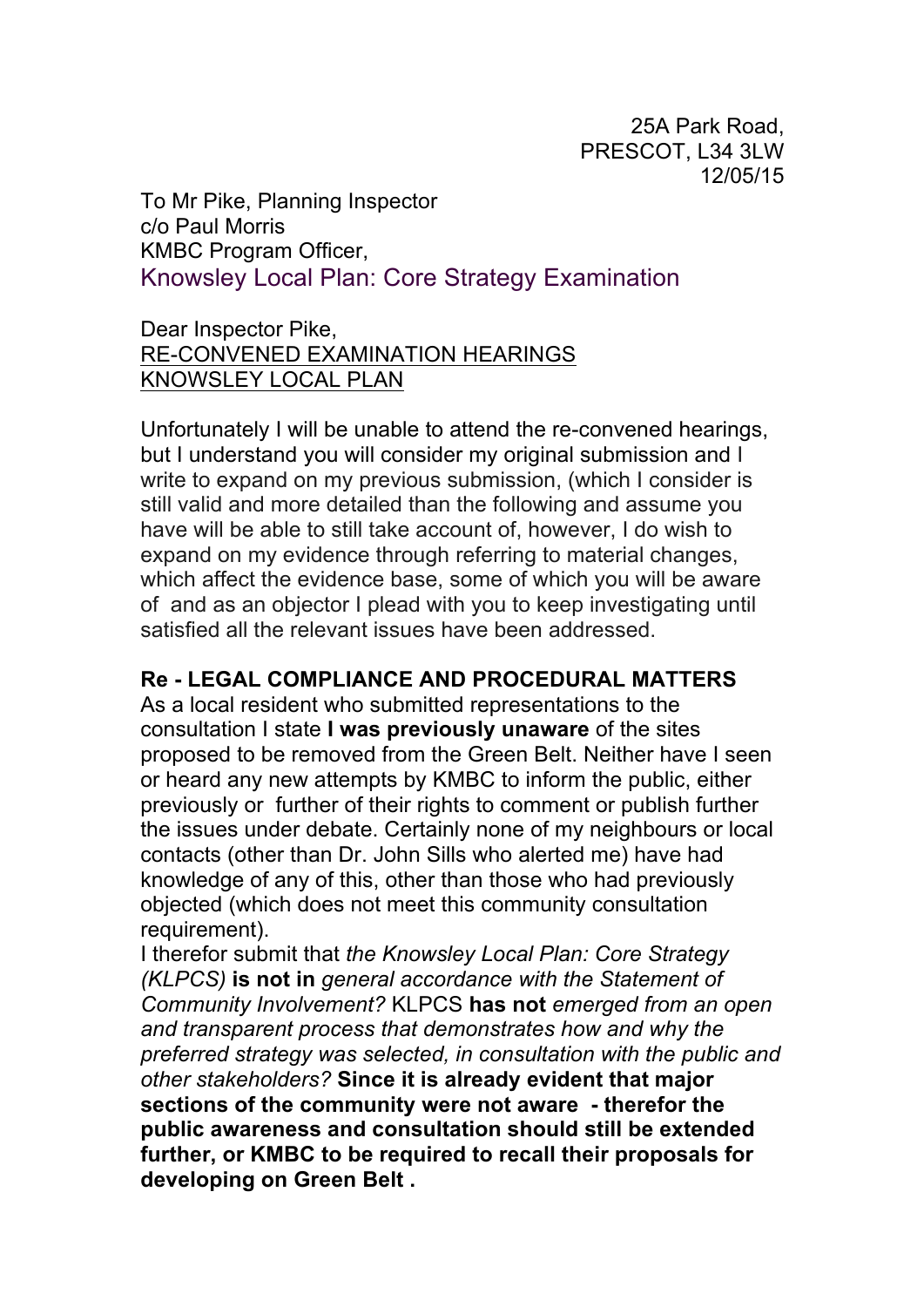## **Re - Safeguarded land at Knowsley Village and SUEs a and c to g**

In the light of the reduction in demand for housing land, **because**  of **new figures on significant reduction in the population growth estimates** and **new household need projections**, show that the proposed use of Green for future housing is massively over estimated need. Also **revisions to PPG regarding Green Belt protection** and directions to fully utilise urban brownfield sites do not leave KMBC Green Belt policy satisfying the **exceptional circumstances test of national policy** – I therefor submit the Green Belt sites are **not now necessary, and** that these proposals **be rejected.**

## Re - **Housing need and land supply assessments**

*The implications of the new household projections . . . in relation to . . . assessed need for* **housing -** are that the proposals to utilise Green Belt land in any degree or location are **not justified and should not be approved and that** these proposals do not satisfy the **exceptional circumstances test of national policy** and are **not now necessary**. This is further underpinned by current progress in local housing, which is now **substantially occurring on urban brownfield sites. (eg. Even to my limited knowledge substantial house building is in progress at Prescot Watchworks/Tinlings and Prismian Cables services land. I hear rumours of development on Thingwall Hall land.**

Potential sites such as the failed site for development of huge Kirby Tesco should be introduced into the pool of available urban brownfield sites. Also Huyton Roby leisure and many other urban brown field sites all of which should reduce the need for future development sites, or at least reduce this drastically. Please crossreference to further info on this on Dr John Sills' submission – para 8.

I wish to add the following further comments:

1. KMBC must be required to demonstrate how they have altered policies to take account of previously over estimated population growth, where the newly calculated housing demand should be accommodated in many new and previously available brownfield sites in Knowsley and also in adjacent Liverpool and whether they correctly recalculated release of urban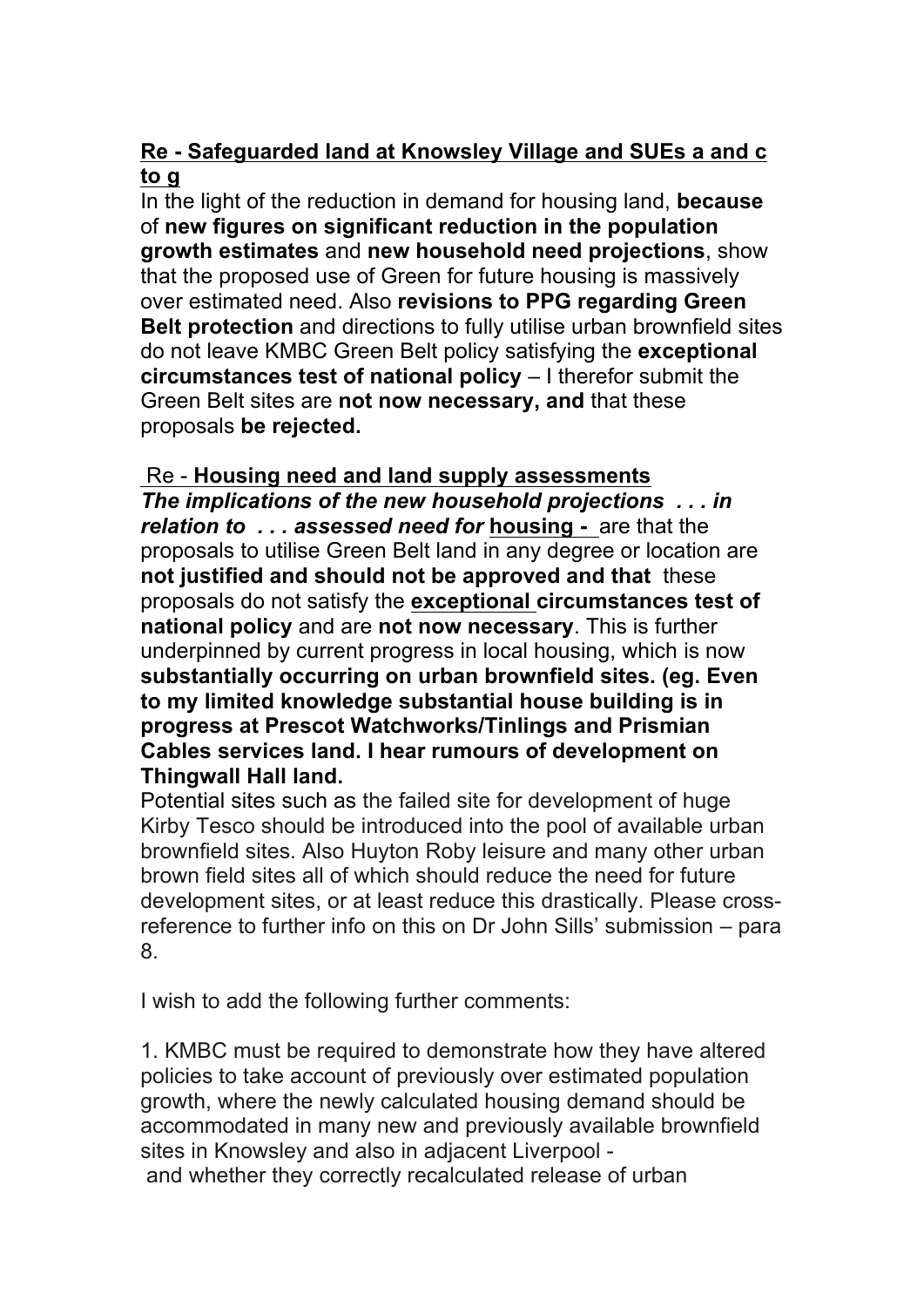brownfield sites to max capacity to meet the reduced demand and appropriately reduced their policy of reductions in green belt allocations for housing.

2. The large sites abutting M62, and beside Knowsley Lane and the small site (Whitaker's triangle') between St Helens/Prescot bypass and extensions to Knowsley Village: -

2A) if developed for higher income occupants would generate considerably more traffic congestion and noise, which currently affects adjacent occupants and those further away eg. I live some distance away in Park Road, PRESCOT and am awoken extremely early by the M57 traffic noise.

2B) if developed as "affordable housing" for those less well off with low levels of car ownership - will be too far from necessary facilities and make the lasting mistakes of the early years of Kirby and likewise later Netherley high rise blocks, which had to be demolished after a few years because of this among the disadvantages of suffering isolation from access to work school shopping surgeries, etc.

3. KMBC Green Space recent policy AT CABINET - to retain Knowsley's Green Spaces – a) as free healthy opportunities for it's huge population of many disadvantaged, terrace and flat dwellers and b) as an attraction to potential and existing businesses and higher income residents is a contradiction in material change in policy statements, as many of these green areas are in or near planned Green Belt changes, the latter of which, will in fact have the opposite effect to their honourable Green Spaces retention justifications.

4. As above - Central Government's attitude to retaining the **crucial health input of playing fields, etc.** (planning guidance) suggests building houses on them is wrong as they are needed more than ever, especially in a deprived area such as Knowsley, yet many of the sites proposed for future development include fields, games pitches, etc..

These sites should be retained as green space or Green Belt without question.

5. Growing concern re building near water and increased concern re the presntly disregarded lesser flooding danger zones. Many small proposed sites between A57 & M57 and adjacent to east of A57 – are never previously built on (obviously for good reason),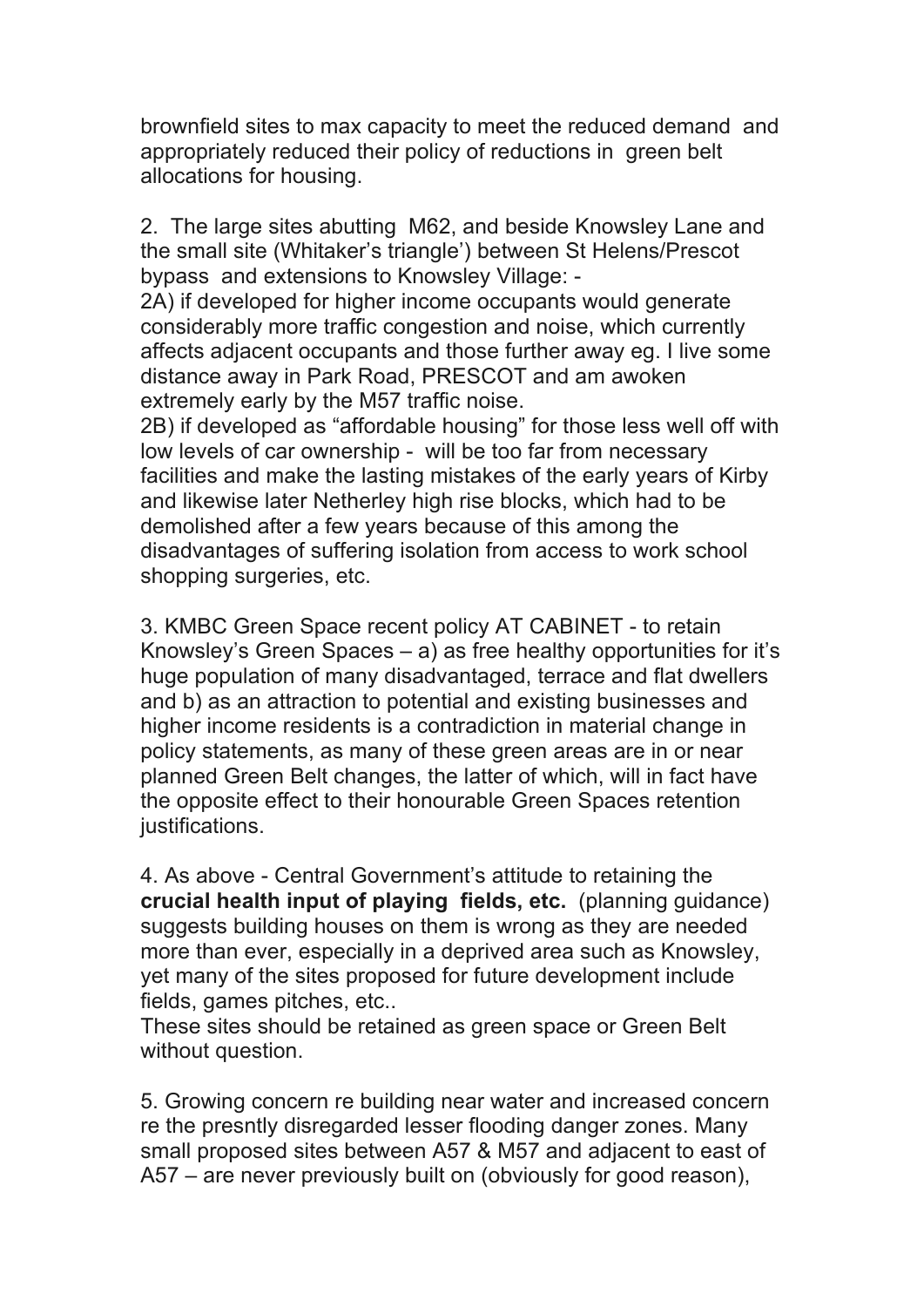stream valleys, low lying, so not very pleasant for housing and having streams running through them should not be subject to housing development and associated road surfaces and loss of natural land drainage as this could make them a higher flood risk than is at present apparent. Also would result in loss of local wildlife.

6. Taking this land out of the GREEN BELT, even at some date in the future would seem to be contrary to the aims of the GREEN BELT:

1.To check unrestricted sprawl of large built-up areas.

2. To prevent neighbouring towns from merging into one another.

3. To assist in safeguarding the countryside from encroachment.

4. To preserve the setting and special character of historic towns.

5. To assist in urban regeneration, by encouraging the recycling of derelict and other urban land.

7. KMBC should explore newly freed potential housing land availability in adjacent Liverpool.

8. Substantial loss of green belt beside M62 is ill advised. The areas near the M57 & M62 will be unpleasantly affected by even the present levels of noise which are distinct and disturbing - loud enough to wake me unnecessarily early morning and I live a greater distance away.

9. Between the distinct locations of Knowsley Village and Prescot and between Roby and Whiston (and probably elsewhere - which don't know of) - there is still a distinct **Green Belt CORRIDOR – THE VERY CONCEPT OF WHICH IS FUNDAMENTAL TO POLICY – TO RETAIN DISTINCT CORRIDORS SEPARATING LARGE URBAN AREAS** - ONLY to be lost by proceeding with the planned changes to Green Belt.

Release of large amounts of Green Belt land is no longer needed, as population growth has drastically declined and eventual failure to develop, could result in this becoming wasteland - no longer farmed / managed.

10. Prescot Town at present forms a visually distinct historic pinnacle, dramatically crowned by Prescot Parish Church, on the final of series of sandstone escarpments/ridges sequentially rising eastwards from central Liverpool. The A57 rises sharply from the existing green belt wedge/triangle bounded by A57 and A58 by the